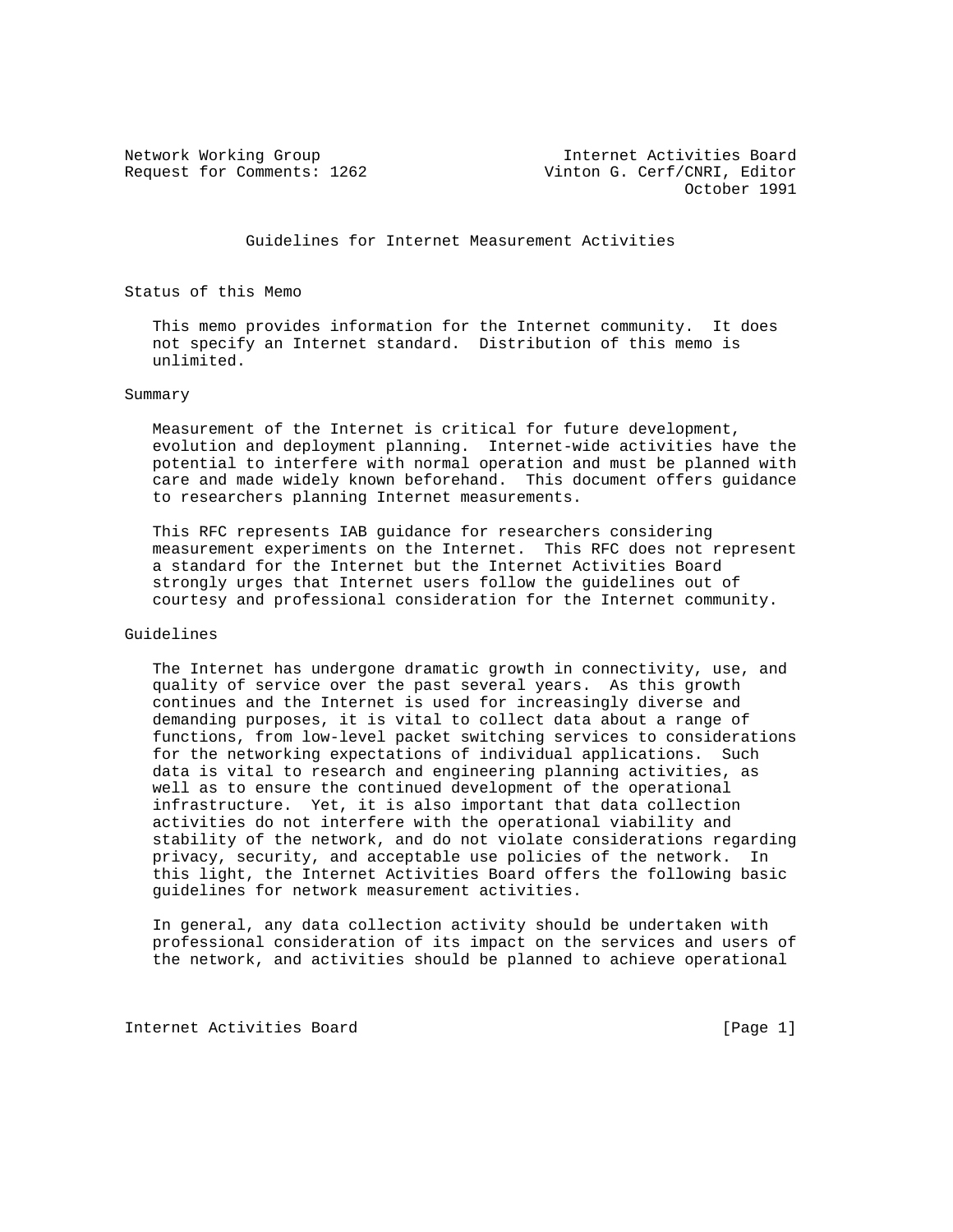or research goals with minimal impact. In some cases, data may be collected continuously, for example to measure packet counts or the distribution of use of specific applications. In other cases, the planned investigations will be too demanding to be undertaken continuously, because of the intensity of effort required by the researcher or the traffic load on the underlying network infrastructure. Any data collection activity should be designed with careful consideration of this type of issue, and should be tested thoroughly before being deployed on the Internet. Any individual initiating a network measurement activity should alert the relevant service providers using mechanisms such as bulletin boards, mailing lists and individual mail communications.

 Furthermore, the data being collected must not be gathered using break-ins to network systems or other illegal or unethical techniques. If a measurement activity might be construed as a possible security intrusion, the researcher should make it easy for a system administrator at a remote site to determine that the activity is not a break in attempt, by informing the CERT, making information about the study easily available by anonymous FTP or other means [1,2,3].

 More specifically, an individual attempting a network measurement activity should ensure that the following conditions are met:

- 1) the data collected will not violate privacy, security, or acceptable use concerns,
- 2) if the aggregated data has a potential for privacy intrusions, the researcher must protect privacy, for example by limiting published statistics in such a fashion that individual users or institutions are not identified,
- 3) if the data collection activity may be construed to be a security violation, the researchers are strongly advised to inform the CERT in advance, and, if applicable, request some guidance,
- 4) the data collection does not unduly load or otherwise interfere with the network or attached machines, in particular, if at all feasible, non-invasive measurement, like passive monitoring, should be considered as the first choice,
- 5) if there is an operational impact, the service providers must be contacted,
- 6) the study goals, methodology, and plans are widely available, in a fashion that requires minimal effort to locate and retrieve,

Internet Activities Board [Page 2]